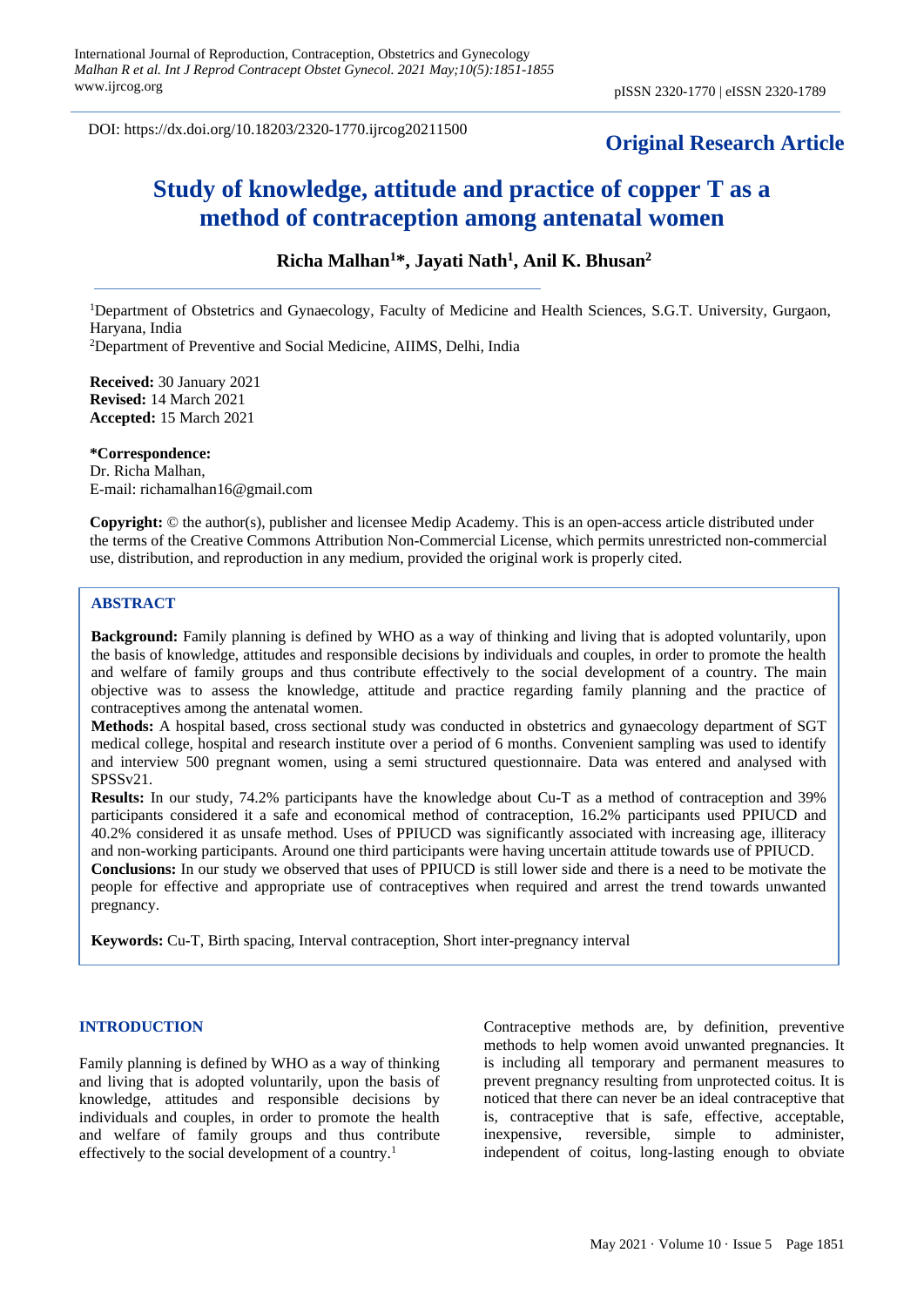frequent administration and requiring little or no medical supervision.<sup>2</sup>

Currently, in family planning programmes is to provide a cafeteria choice approach that is to offer all the available methods from which an individual can choose according to his needs and wishes and to promote family planning as a way of life. The most commonly used method for contraception in India is condoms, copper T, oral contraceptives and sterlization, in that order.<sup>4</sup> We tried to explain to women that Cu-T has several advantages for use in postpartum period as it is an effective, long term reversible contraception, is coitus independent and does not interfere with breastfeeding.

According to NFHS 4, 51.8% of married women use any kind of family planning method, female sterilization method is used by 48.6% of married women, IUD by just 0.8% of the women, pills by 0.4% of women and condom by 1.3% women. Out of all the users, 41.5% have talked about side effects of using family planning method.<sup>4</sup>

In India, the population will reach about 1.52 billion by 2036, according to the final report of the technical group on population projections, constituted by national commission of population (NCP) under ministry of health and family welfare (MOHFW) dated July 2020.<sup>5</sup> India is likely to overtake the population of China around 2031. An average educated woman who expects to have no more than one or two children spends most of her reproductive years trying to avoid pregnancy. The literacy rates of women in our country are 64.6% and that of our state, Haryana are 55.73%. This is directly related to the limited knowledge, attitude and practice (KAP) of contraception.<sup>3</sup> Therefore, we have taken up this study in our region so that we can assess knowledge of the patients about the use of copper T, improve their knowledge and bust local myths regarding it. Most women do not desire pregnancy soon after delivery but still end up with a pregnancy because of early resumption of sexual activity, unpredictable ovulation, lack of knowledge and lack of preparedness for contraception. Women start thinking about the need for contraception after her next unwanted pregnancy. Hence, it will be very beneficial if we can divert her attention to the importance of family planning during the antenatal period itself. Doing this study during antenatal check-up gives the patient ample time to consider all available methods of contraception by cafeteria approach. We tried to explain to women that Cu-T has several advantages for use in postpartum period as it is an effective, long term reversible contraception, is coitus independent, and does not interfere with breastfeeding.

#### **METHODS**

A hospital based descriptive cross-sectional study was conducted from the month of January 2020 to July 2020, in obstetrics and gynaecology department of SGT medical college, hospital and research institute over a period of 6 months.

The present study was conducted among pregnant women attending antenatal clinic. A complete enumeration was done for the sample size and we have selected one day per week (tuesday) conveniently and total 500 antenatal woman were recruited for the current study in 6 month duration of study. As on an average around 30-50 pregnant women attend antenatal clinic. A consecutive sampling technique was used for selecting the woman for the study. Pregnant women who were having complications or seriously ill and had relatives in the hospital were excluded.

A semi structured, pretested, semi open-ended, interviewer administered, bilingual questionnaire was used to collect information regarding socio-demographic profile like age, sex, marital status, education, occupation, obstetric history, knowledge, attitude and practice of PPIUCD in antenatal woman.

Statistical analysis was done using a licensed version of SPSS 21. Descriptive analysis was done by calculating proportions, means and standard deviation. Chi square/Fisher's exact test for qualitative and t-test for quantitative variable were applied. The ethical clearance was obtained from institutional ethics committee.

#### **RESULTS**

A total of 500 pregnant women attending ANC at SGT medical college, hospital and research institute were studied.

## **Table 1: Sociodemographic profile of study participants (N=500).**

|                                  | <b>Numbers</b> | <b>Percent</b> |  |  |
|----------------------------------|----------------|----------------|--|--|
| Age group (in years)             |                |                |  |  |
| Upto 20                          | 48             | 9.6            |  |  |
| $21 - 25$                        | 292            | 58.4           |  |  |
| $25 - 30$                        | 108            | 21.6           |  |  |
| >30                              | 52             | 10.4           |  |  |
| Mean age: $24.63 \pm 3.75$ years |                |                |  |  |
| <b>Education</b>                 |                |                |  |  |
| Illiterate                       | 128            | 25.6           |  |  |
| Upto primary<br>school           | 72             | 14.4           |  |  |
| Upto secondary                   | 44             | 8.8            |  |  |
| Upto higher<br>secondary         | 107            | 21.4           |  |  |
| Graduate and<br>above            | 149            | 29.8           |  |  |
| Occupation                       |                |                |  |  |
| Housewife                        | 460            | 92             |  |  |
| Working                          | 40             | 8              |  |  |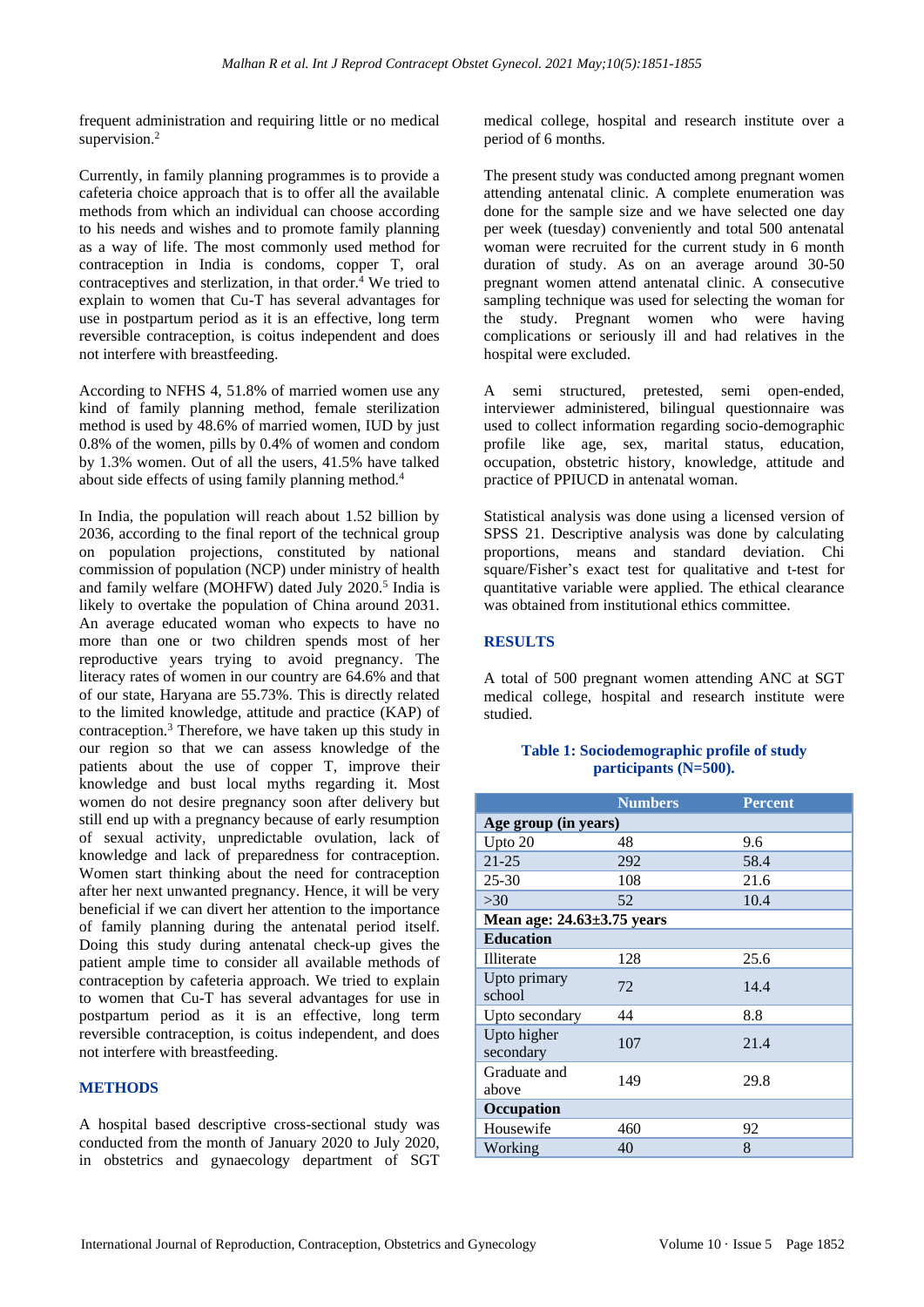The mean age of the study participants was 24.63 years with SD of 3.75 years. Out of 500, 292 (58.4%) belonged to the age group of 21 to 25 years, 149 (29.8%) were educated up to graduate and above and 128 (25.6%) were illiterate. Most of participants were housewife by occupation 460 (92%) (Table 1).



#### **Figure 1: Distribution of participants according to trimester.**

In our study 322 (64.4%) participants were multigravida. Among all woman 45.2% were in first trimester (Figure 1).

In current study, 81(16.2%) women used PPIUCD ever while rest were did not practised PPIUCD at all. Out of 500 woman, 356 (71.2%) were agreed that contraception is important for your health after delivery and 371 (74.2%) have the knowledge about PPIUC as contraception (Table 2). 69 (13.8%), 71 (14.2%), 54 (10.08%) and 63 (12.6%) were strongly believe that copper T is an unsafe method of contraception, cause perforation and may reach to heart, cause pain , bleeding and did not suit them (Table 3). In our study uses of PPIUC was significantly associated with age, education and occupation. Increasing age and housewife by occupation were significantly associated factors to PPIUCD uses. (Table 4).

#### **Table 2: Knowledge about PPIUCD during ANC period.**

| <b>Statement</b>                                                                    | <b>True</b><br>$\mathbf{n}(\%)$ | <b>False</b><br>$\mathbf{n}(\%)$ | Don't know<br>$\mathbf{n}(\%)$ |
|-------------------------------------------------------------------------------------|---------------------------------|----------------------------------|--------------------------------|
| Contraception is important for your health after delivery.                          | 356(71.2)                       | 42(8.4)                          | 102(20.4)                      |
| Exclusive breastfeeding for 6 months is also a method of<br>contraception.          | 306(61.2)                       | 125(25)                          | 69 (13.8)                      |
| Chances of pregnancy increase after resumption of menstruation<br>after delivery.   | 326(65.2)                       | 78 (15.6)                        | 96(19.2)                       |
| You have heard of Cu T as a method of contraception available.                      | 371 (74.2)                      | 35(7)                            | 94 (18.8)                      |
| It is harmful for you to conceive immediately after delivery.                       | 319(63.8)                       | 70 (14)                          | 111(22.2)                      |
| It is safe to use copper T for contraception after delivery when<br>you breastfeed. | 196 (39.2)                      | 68 (13.6)                        | 236 (47.2)                     |
| Copper T is a safe and economical method of contraception.                          | 195(39)                         | 68 (13.6)                        | 237(47.4)                      |
| Copper T can be used after a caesarean delivery.                                    | 162 (32.4)                      | 111(22.2)                        | 227 (45.4)                     |

#### **Table 3: Attitude about PPIUCD during ANC period.**

| <b>Statement</b>                                          | <b>Strongly</b><br>agree $n$ $\left(\frac{9}{6}\right)$ | Agree $n$ (%) | <b>Strongly</b><br>disagree $n$ (%) | <b>Disagree</b><br>$\mathbf{n}(\%)$ | <b>Uncertain</b><br>$\mathbf{n}(\%)$ |
|-----------------------------------------------------------|---------------------------------------------------------|---------------|-------------------------------------|-------------------------------------|--------------------------------------|
| Copper T is an unsafe method of<br>contraception          | 69(13.8)                                                | 132(26.4)     | 45(9)                               | 80(16)                              | 174 (34.8)                           |
| Copper T will cause perforation and<br>may reach my heart | 71 (14.2)                                               | 132 (26.4)    | 70 (14)                             | 71 (14.2)                           | 156 (31.2)                           |
| Copper T will cause pain                                  | 71 (14.2)                                               | 167(33.4)     | 44(8.8)                             | 36(7.2)                             | 182 (36.4)                           |
| Copper T will cause excessive bleeding<br>or discharge    | 54 (10.8)                                               | 123(24.6)     | 61(12.2)                            | 45(9)                               | 217 (43.4)                           |
| Copper T will not suit me                                 | 63(12.6)                                                | 79 (15.8)     | 27(5.4)                             | 69(13.8)                            | 262(52.4)                            |

## **Table 4: Association of PPIUCD uses.**

|                     | PPIUCD used n (%) | Not used $\ln(\frac{9}{6})$ | <b>P</b> value |
|---------------------|-------------------|-----------------------------|----------------|
| Age group (in year) |                   |                             |                |
| Upto 20             |                   | 48 (100)                    |                |
| $21 - 25$           | 27(9.2)           | 265(90.8)                   | 0.001          |
| $25 - 30$           | 36(33.3)          | 72 (66.7)                   |                |
| $>30$               | 18 (34.6)         | 34(65.6)                    |                |

Continued.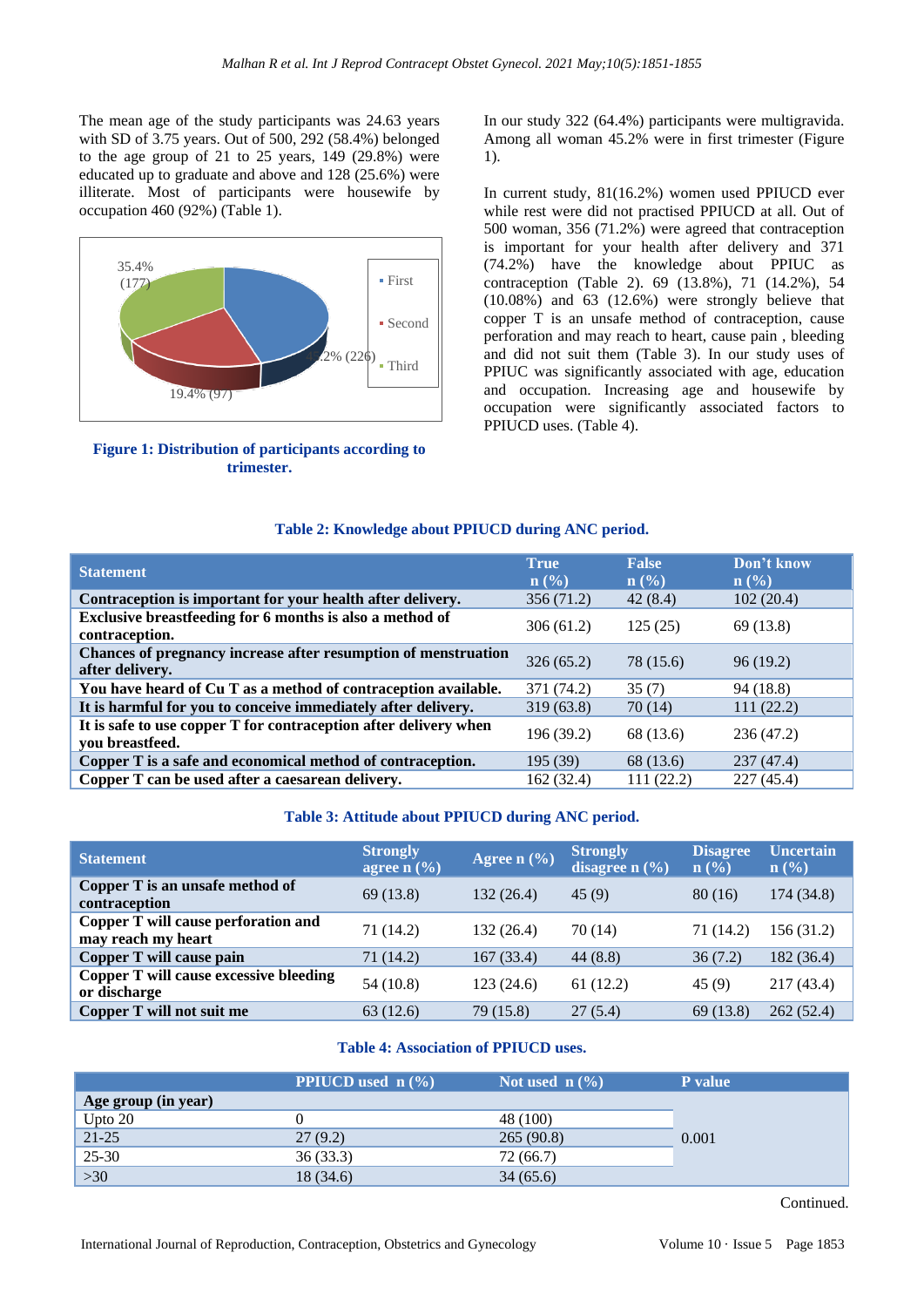|                     | <b>PPIUCD</b> used $n$ (%) | Not used $n$ (%) | P value |  |
|---------------------|----------------------------|------------------|---------|--|
| <b>Education</b>    |                            |                  |         |  |
| Illiterate          | 27(21.1)                   | 101(78.9)        | 0.001   |  |
| Upto primary school | 27(37.5)                   | 45(62.5)         |         |  |
| Above primary       | 27(9)                      | 273 (91)         |         |  |
| Occupation          |                            |                  |         |  |
| Housewife           | 81 (17.6)                  | 379 (82.4)       | 0.001   |  |
| Working             | $^{(1)}$                   | 40 (100)         |         |  |

#### **DISCUSSION**

The present study was a descriptive, cross-sectional, hospital-based study conducted amongst pregnant females. The study aimed to find out the knowledge, attitude and practice of PPIUCD among antenatal women.

In current study, 81 (16.2%) women used PPIUCD ever while rest were did not practiced PPIUCD at all and 371 (74.2%) have the knowledge about PPIUC as contraception. Similar results were reported by Pattnaik T el al study and revealed that 19% of the woman used PPIUCD as contraception. $4$  In contrast to this Ajay Kumar in Uttar Pradesh, wherein it was observed that knowledge of contraception was almost universal, with 98% of currently married women having knowledge of at least one contraceptive method in the study.<sup>5</sup>

In another KAP study done in rural Haryana results showed that the overall knowledge about any method of contraception was 97.2% (98.4% in men and 96.0% in women). The knowledge was higher for female sterlization (93.2%) and low for spacing methods (86.8%, 77.6% and 91.2% for oral pills, IUCD and condom respectively) and male sterlization (86.2%). It was also seen that 59.2% of study population used contraceptive among which female sterlization was the most common chosen method used by 46.0% of couples.<sup>6</sup>

In another study conducted in Lucknow it was observed that the acceptance of family planning methods both temporary and permanent methods increased with level of literacy of women. About 53.40% adopted IUCD, 38.83% OC pills and only 7.77% of their partners used condoms. More number of illiterate and primary educated accepted permanent method after 3 or more children than higher educated who accepted it after 1 or 2 children.<sup>7</sup>

In another cross-sectional study conducted in Maharashtra, contraceptive prevalence was 70.25%. Acceptors of terminal method of contraception was more (80.07%) than spacing methods (19.93%) amongst contraceptive users.<sup>8</sup>

In our study 69 (13.8%), 71 (14.2%), 54 (10.08%) and 63 (12.6%) were strongly believe that copper T is an unsafe method of contraception, cause perforation and may reach to heart, cause pain, bleeding and did not suit. There are studies that have mentioned about side effects due to usage of contraceptive, a secondary analysis conducted in USA by David H et al mentions that side effects like excess bleeding during menses or pain during menses decreases over time and serious side effects that prompted either a clinic visit or IUD removal had a varied pattern over time, depending on the type of problem.<sup>9</sup> In another study on satisfaction, early removal and side effects associated with long acting reversible contraception, has shown that, out of 132 respondents (response rate 61.4%), 58.3% had IUDs and 41.7% had SDIs placed. Early removal occurred in 24.2% of women. Pain (more commonly reported with the IUD) and increased frequency in bleeding (more commonly reported with the SDI) were associated with early removal rates.10,11

#### *Limitations*

A large sample size could have been taken but due to shortage of time and manpower we could not do so.

## **CONCLUSION**

Present study revealed that around 75% participants had the knowledge about PPIUCD as contraception and 16.2% participants used PPIUCD. Uses of PPIUCD was significantly associated with increasing age, illiteracy and nonworking participants. Around one third participants were having uncertain attitude towards use of PPIUCD.

*Funding: No funding sources Conflict of interest: None declared Ethical approval: The study was approved by the Institutional Ethics Committee*

#### **REFERENCES**

- 1. WHO. Fact sheet: family planning/contraception, 2016. Available at: http://www.who.int/mediacentre/factsheets/fs351/en. Accessed on 28 March 2020.
- 2. Kulier R, Nathalie K, Gulmezoglu AM, Hofmeyr GJ, Cheng L, Campana A. Medical method of first trimester abortion. Concrane Database System Rev. 2011;2011(11):CD002855.
- 3. Ministry of health and family welfare. National Family Health Survey-4, 2015-16. Available at: